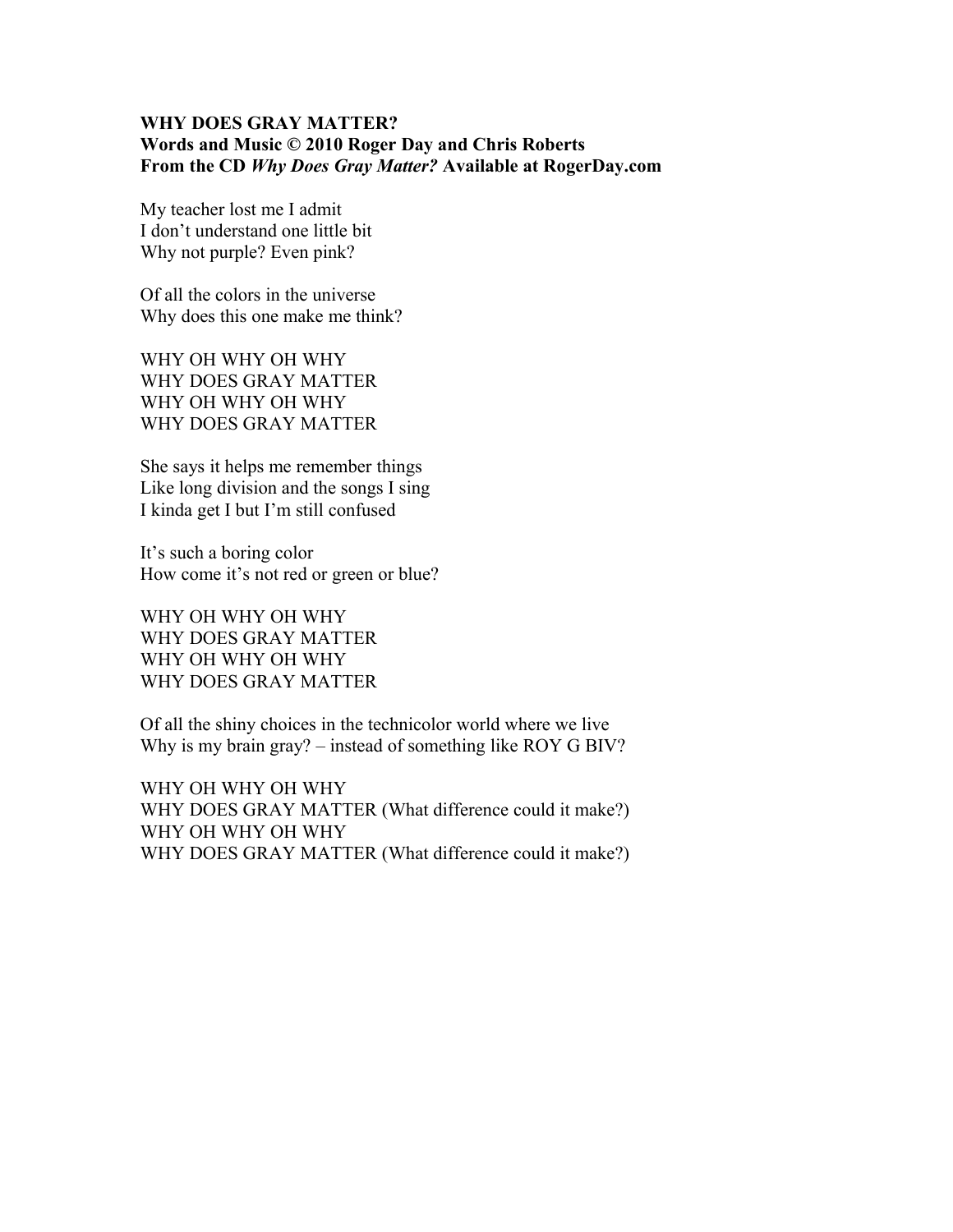## **SARA BELLUM, THE BRAINY GIRL Words & Music © 2010 Roger Day From the CD** *Why Does Gray Matter?* **Available at RogerDay.com**

She's got it figured out She knows what her life is all about She's got a head full of big ideas…that'll change the world

## SARA BELLUM, SHE'S THE BRAINY GIRL SARA BELLUM, THE UNBELIEVABLY CEREBRAL GIRL

She never wastes time She's got a lot of things on her mind She loves it when a problem's complicated…She'll work it out

# SARA BELLUM, SHE'S THE BRAINY GIRL SARA BELLUM, THE UNBELIEVABLY CEREBRAL GIRL

If Einstein were here He'd make it very clear How much he longs to be As quick and smart - as Sara B!

She's got it figured out She'll find the answer there's no doubt And if she doesn't get it right first time… She'll try and try and try and try again…and again

SARA BELLUM, SHE'S THE BRAINY GIRL SARA BELLUM, THE UNBELIEVABLY CEREBRAL GIRL SARA BELLUM, SHE'S THE BRAINY GIRL SARA BELLUM, THE UNBELIEVABLY CEREBRAL GIRL

The unbelievably cerebral girl The unbelievably cerebral girl The unbelievably cerebral girl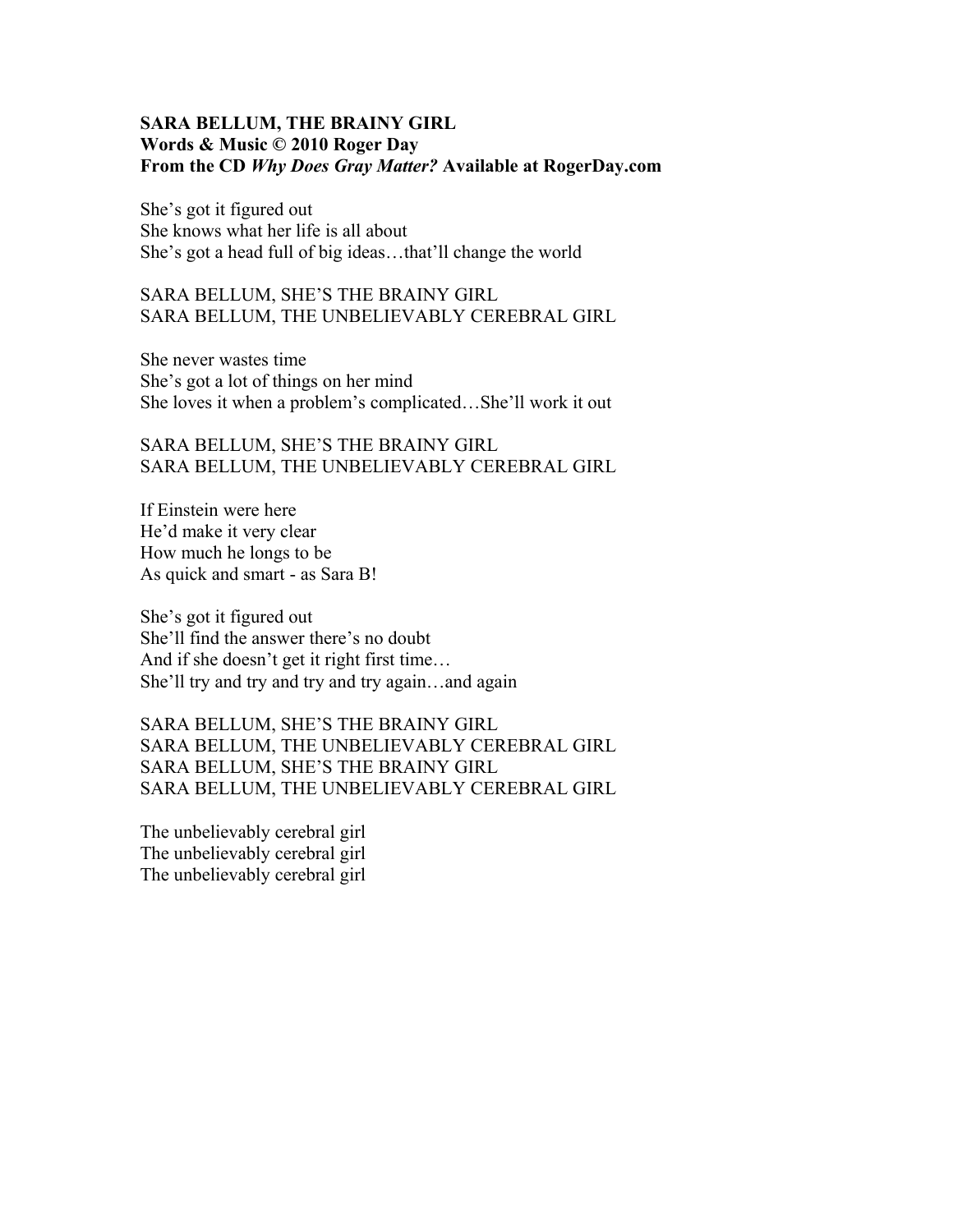#### **INSIDE MY CRANIUM Words & Music © 2010 Roger Day From the CD** *Why Does Gray Matter?* **Available at RogerDay.com**

My teacher's always calling me the prince of procrastination I can find a million things to do instead of working on my multiplication

So I'm gonna change my ways And I might even start today…

IT'S TIME TO GET IT DONE INSIDE MY CRANIUM YEAH, YEAH, YEAH, YEAH CREATE A LITTE FUN INSIDE MY CRANIUM YEAH, YEAH, YEAH, YEAH

My teacher's always telling me there's no time like the present That it's impossible to spend my life avoiding everything unpleasant

She's got a point you know So maybe when I'm finished with this show…

IT'S TIME TO GET IT DONE INSIDE MY CRANIUM YEAH, YEAH, YEAH, YEAH CREATE A LITTE FUN INSIDE MY CRANIUM YEAH, YEAH, YEAH, YEAH

There's gonna be a brand new me The whole world's gonna see it... eventually

IT'S TIME TO GET IT DONE INSIDE MY CRANIUM

CREATE A LITTE FUN INSIDE MY CRANIUM

IT'S TIME TO GET IT DONE INSIDE MY CRANIUM YEAH, YEAH, YEAH, YEAH PANDEMONIUM INSIDE MY CRANIUM YEAH, YEAH, YEAH, YEAH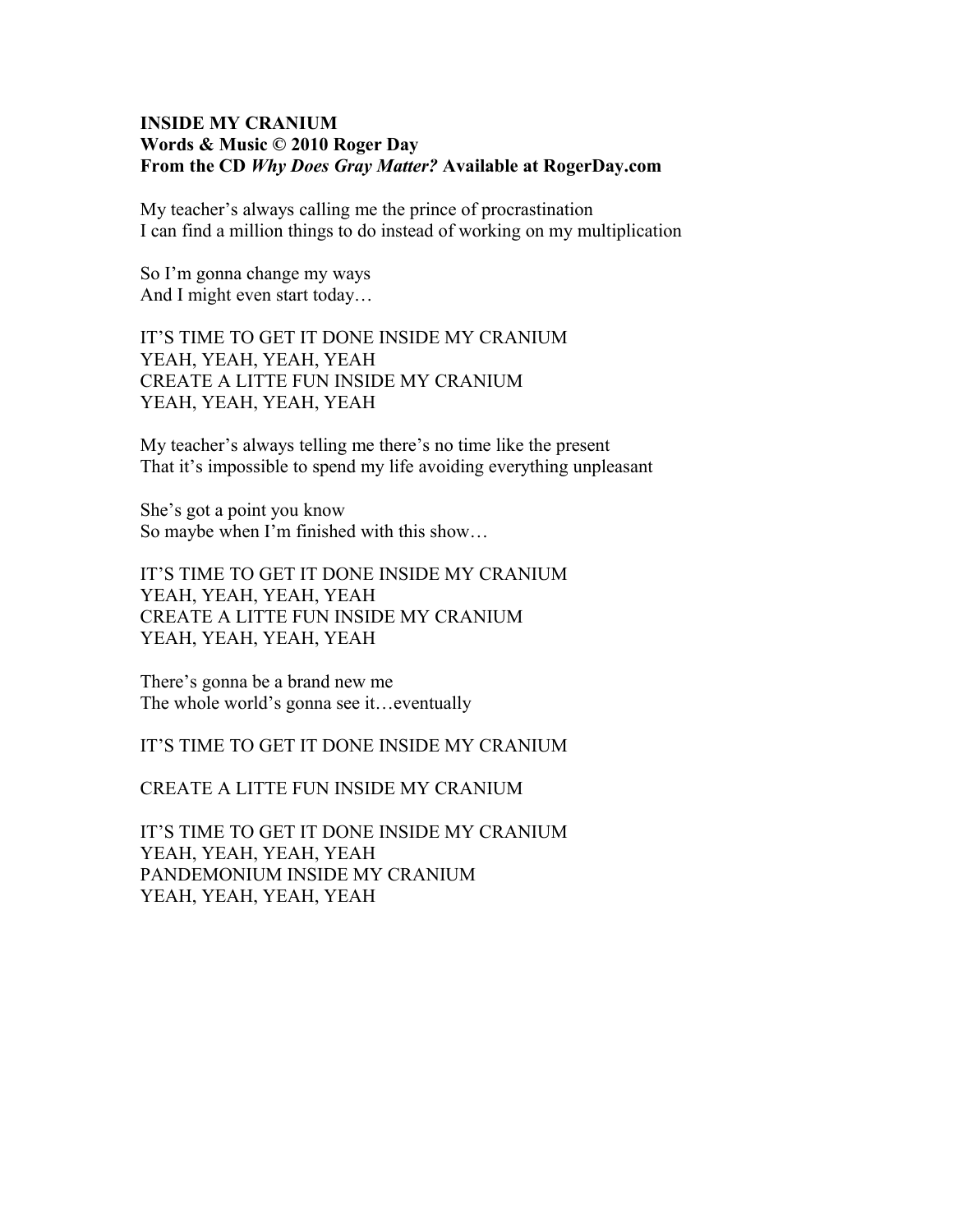#### **THE LEFT BRAIN/RIGHT BRAIN SONG Words & Music © 2010 Roger Day From the CD** *Why Does Gray Matter?* **Available at RogerDay.com**

My left brain likes to do the math It likes to multiply, divide and subtract My left brain keeps me organized It helps me turn my homework in on time

MY RIGHT BRAIN WANTS TO ROCK THE HOUSE MY RIGHT BRAIN WANTS TO ROCK THE HOUSE MY RIGHT BRAIN WANTS TO GO WILD AND CREATE

MY RIGHT BRAIN WANTS TO ROCK THE HOUSE MY RIGHT BRAIN WANTS TO ROCK THE HOUSE MY RIGHT BRAIN WANTS TO DRAW AND ILLUSTRATE

My left brain follows the directions It always starts at "a" goes to "z" My left brain loves to do my taxes It fills out every form on Schedule C

MY RIGHT BRAIN WANTS TO ROCK THE HOUSE MY RIGHT BRAIN WANTS TO ROCK THE HOUSE PLAY ROCK 'N' ROLL GUITAR JUST LIKE SLASH

MY RIGHT BRAIN WANTS TO ROCK THE HOUSE MY RIGHT BRAIN WANTS TO ROCK THE HOUSE MY RIGHT BRAIN WANTS THIS SONG TO BE A SMASH EVEN BIGGER THAN THE MONSTER MASH MAYBE ROCK THE CASBAH LIKE THE CLASH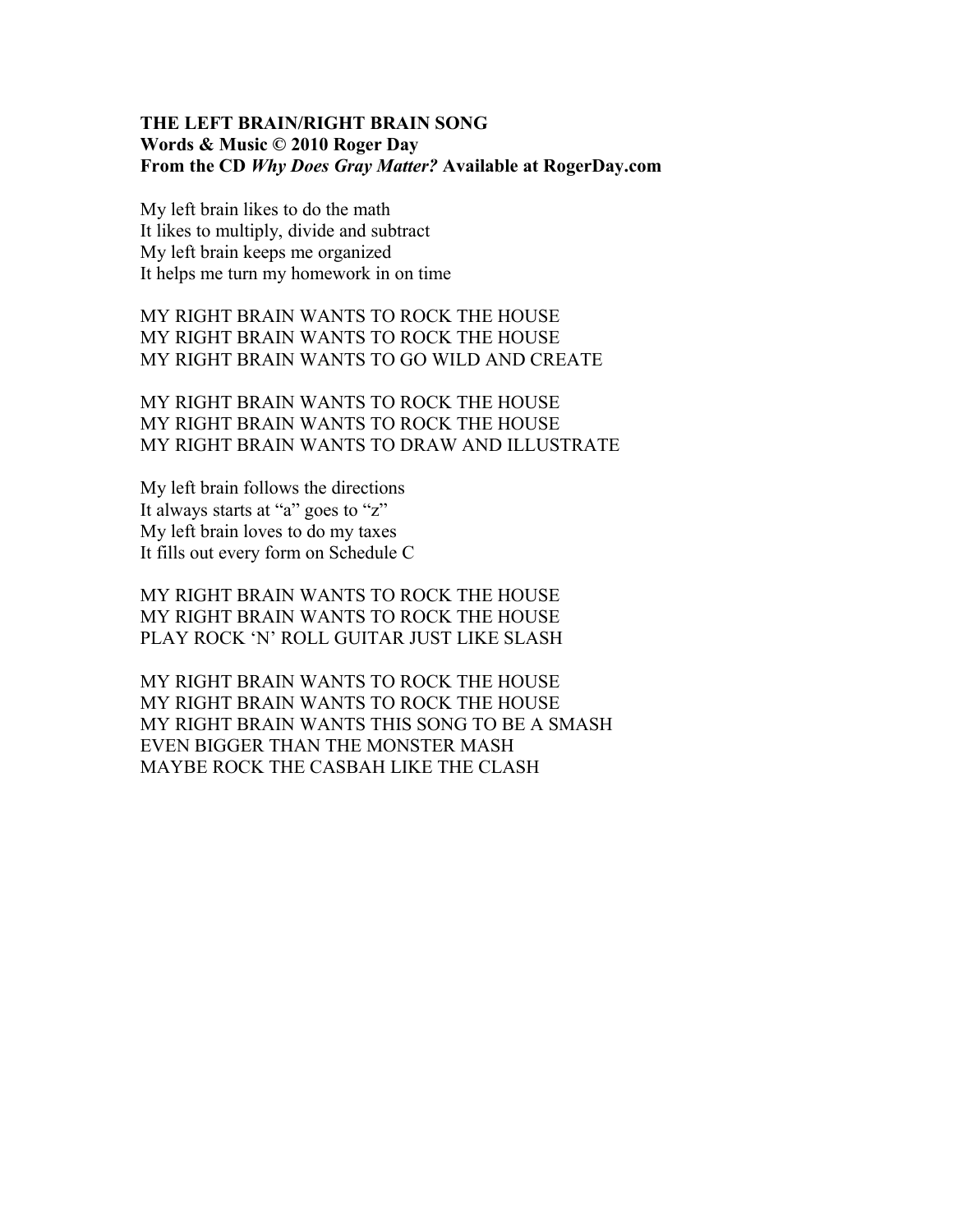## **BRAIN FREEZE Words & Music © 2010 Roger Day From the CD** *Why Does Gray Matter?* **Available at RogerDay.com**

Last night I played my first double header Mom & Dad said I had never played better So after the game they took me out to celebrate That's when I ordered up an ice-cold double chocolate milk shake

I started drinking fast 'cause it tasted great My Dad tried to warn me a little too late…

I GOT BRAIN FREEZE BRAIN FREEZE BRAIN FREEZE BRAIN FREEZE

At the school play I was the main attraction I was Isaac Newton Mr. Equal Reaction

After the show I got a slushie drink I slurped the whole thing down before I could think….

I GOT BRAIN FREEZE BRAIN FREEZE BRAIN FREEZE BRAIN FREEZE

To all you super stars here's a little tip If it's a really cold drink only take a sip

YOU'LL GET BRAIN FREEZE BRAIN FREEZE BRAIN FREEZE BRAIN FREEZE

I GOT BRAIN FREEZE I GOT BRAIN FREEZE I GOT BRAIN FREEZE I GOT BRAIN FREEEEEEEEZE!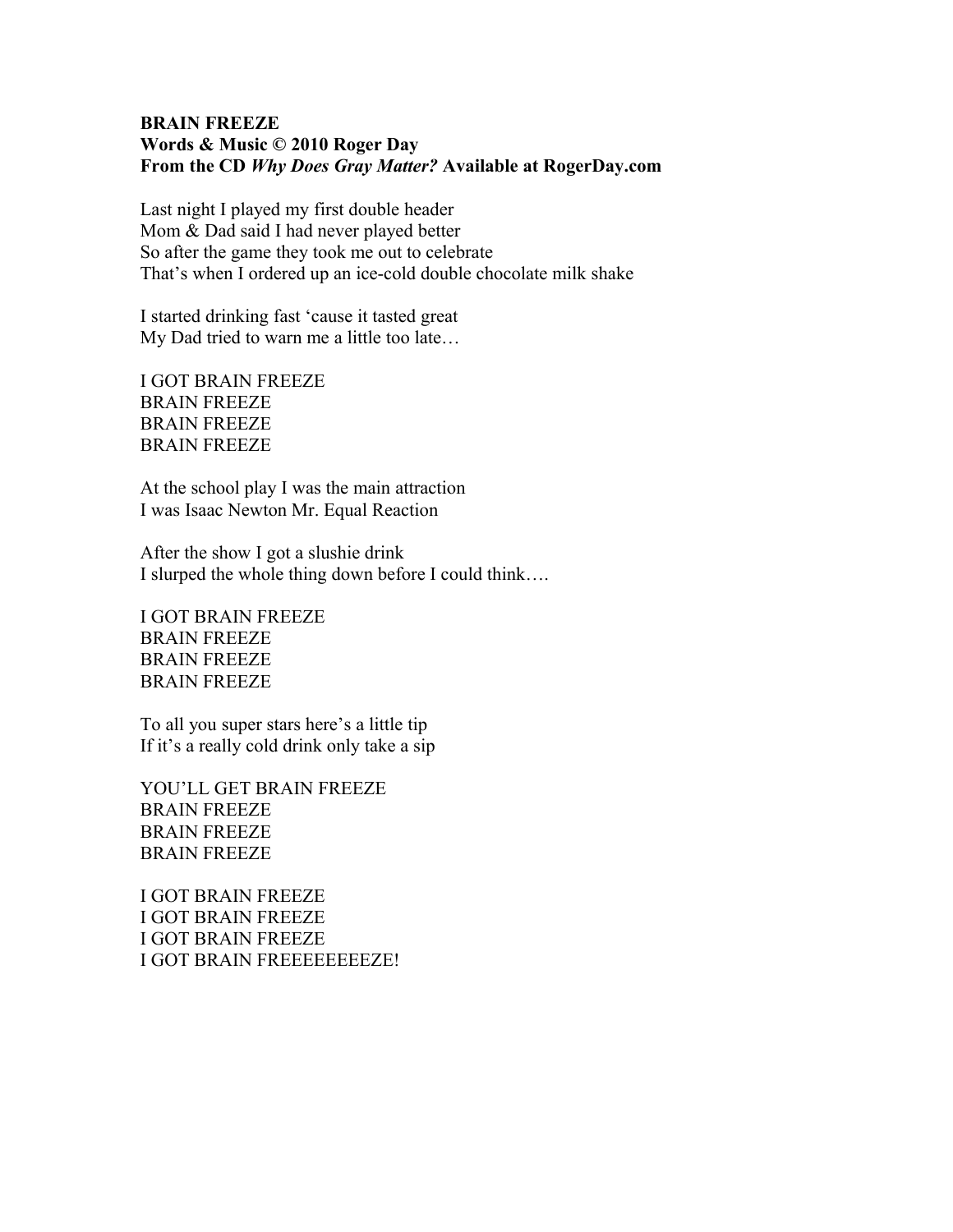## **GET YOUR BRAIN IN GEAR Words & Music © 2010 Roger Day From the CD** *Why Does Gray Matter?* **Available at RogerDay.com**

Get your brain in gear Get your brain in gear There's no time for wasting here Get your brain in gear Let me make this very clear – you gotta get your brain in gear

Get your brain in gear Get your brain in gear There's no time for wasting here Get your brain in gear Let me make this very clear – you gotta get your brain in gear

 $1<sup>st</sup>$  gear...  $2<sup>nd</sup>$  gear...  $3<sup>rd</sup>$  gear...  $4^{\text{th}}$  gear... Goodness, gracious, sakes, alive It's time to shift to turbo drive!

Get your brain in gear Get your brain in gear There's no time for wasting here Get your brain in gear Let me make this very clear – you gotta get your brain in gear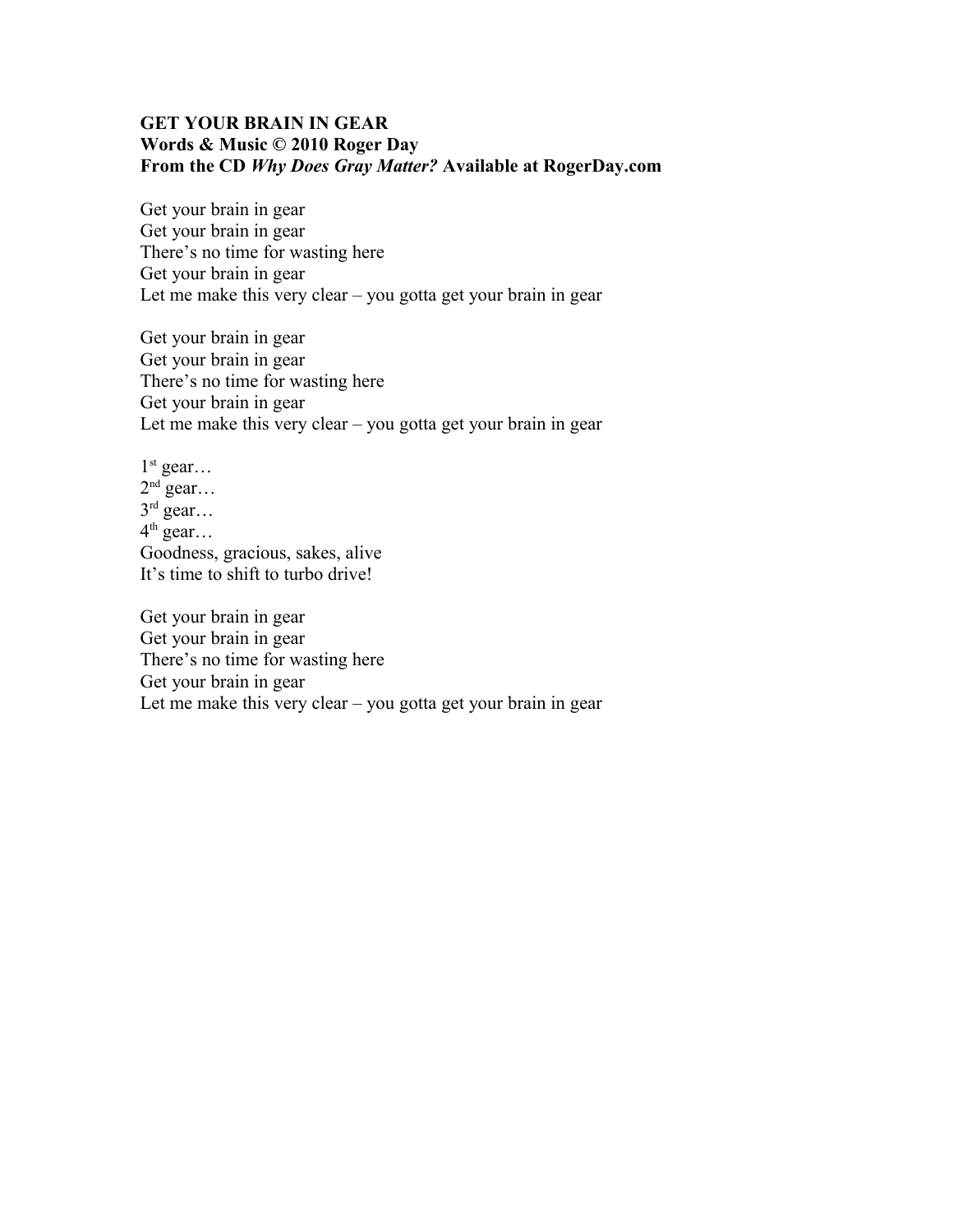## **IT'S A NO BRAINER Words & Music © 2010 Roger Day From the CD** *Why Does Gray Matter?* **Available at RogerDay.com**

 $1 + 1 = 2$  $2 + 2 = 4$  $4 + 4 = 8$ Don't you think math is great?

IT'S A NO BRAINER IT'S A NO BRAINER IT'S A NO BRAINER IT'S EASY AS PIE

 $8 + 8 = 16$  $16 + 16 = 32$  $32 + 32 = 64$ Are you ready to add some more?

IT'S A NO BRAINER IT'S A NO BRAINER IT'S A NO BRAINER IT'S EASY AS PIE

 $64 + 64 = 128$  $128 + 128 = 256$  $256 + 256 = 512$ 512+ 512= 1024

 $1024 + 1024 = 2048$  $2048 + 2048 = 4096$  $4096 + 4096 = 8192 \times 0 = 0$ 

Man, that was all for nothing

IT'S A NO BRAINER IT'S A NO BRAINER IT'S A NO BRAINER IT'S EASY AS 3.14 159 26 535 897-9323 846-2643 Ad infinitum – ad naseum – ad hoc – ad lib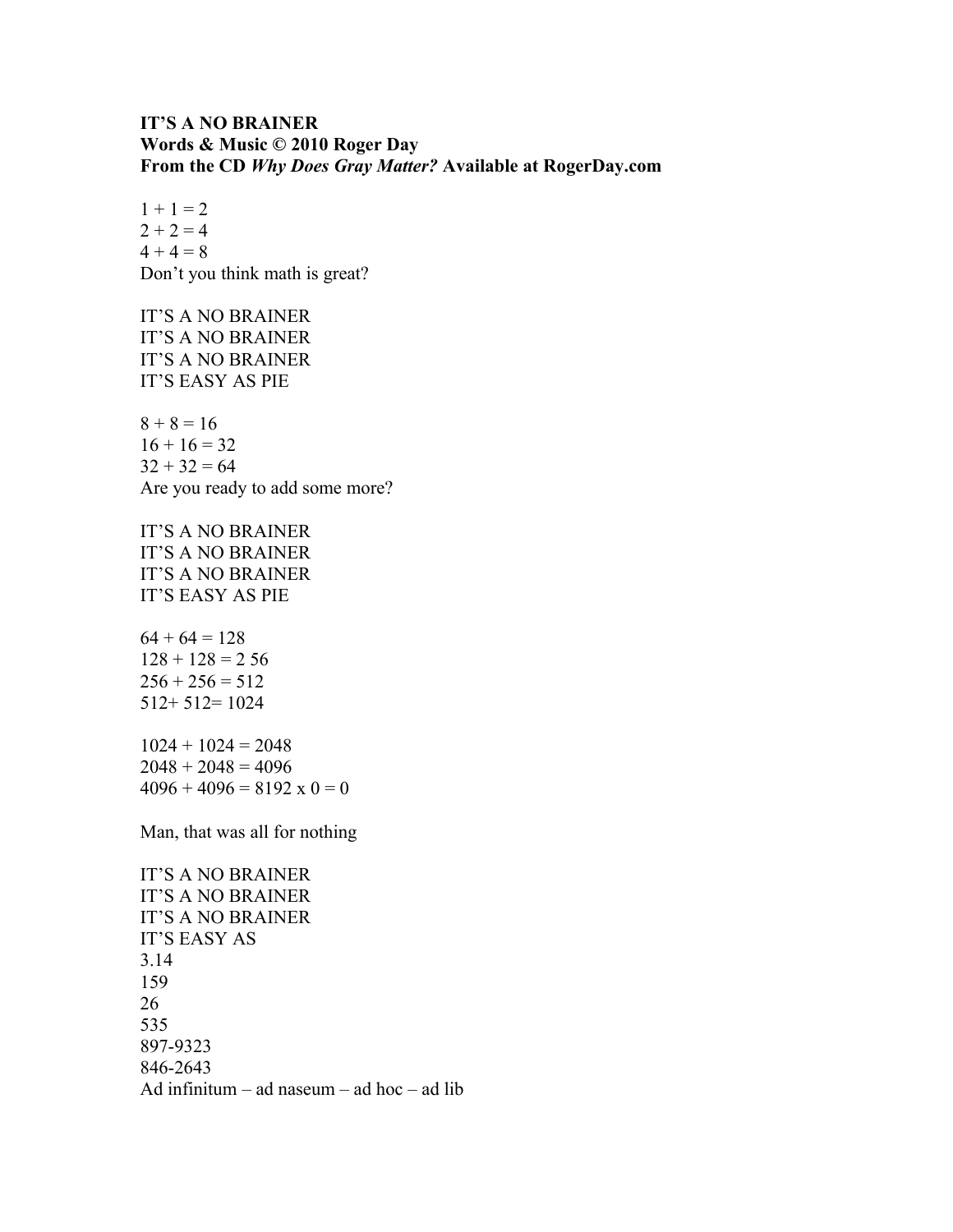#### **BRAIN TRAIN Words & Music © 2010 Roger Day and Dr. John Paul Bouffard, MD From the CD** *Why Does Gray Matter?* **Available at RogerDay.com**

The second that I think about playing the drums I get an itchy feeling under my thumbs That one simple thought about a musical notion And my nervous system puts the wheels in motion

ON THE BRAIN TRAIN MY THOUGHTS ARE RIDING ON THE BRAIN TRAIN AT THE SPEED OF LIGHT ON THE BRAIN TRAIN A LITTLE FASTER ON THE BRAIN TRAIN…LIKE THIS

The left frontal lobe is where the idea is hatched But the right brain must open the latch Across the corpus callosum that's where it flows On down the track where the rhythm grows

ON THE BRAIN TRAIN MY THOUGHTS ARE RIDING ON THE BRAIN TRAIN AT THE SPEED OF LIGHT ON THE BRAIN TRAIN A LITTLE FASTER ON THE BRAIN TRAIN

The deep basal ganglia sketch out a plan To show you how you give a beat to the band They send the blueprint to the cerebellum That's the part of your brain that knows just what to tell 'em

The spinal cord's next, left hand, then right They activate the muscles that rock all night. Now I'm playing the drums like I'm Ringo Starr Only took a nano second to travel this far

ON THE BRAIN TRAIN MY THOUGHTS ARE RIDING ON THE BRAIN TRAIN AT THE SPEED OF LIGHT ON THE BRAIN TRAIN A LITTLE FASTER ON THE BRAIN TRAIN

YEAH, THE BRAIN MY THOUGHTS ARE RIDING ON THE BRAIN TRAIN AT THE SPEED OF LIGHT ON THE BRAIN TRAIN A LITTLE FASTER ON THE BRAIN TRAIN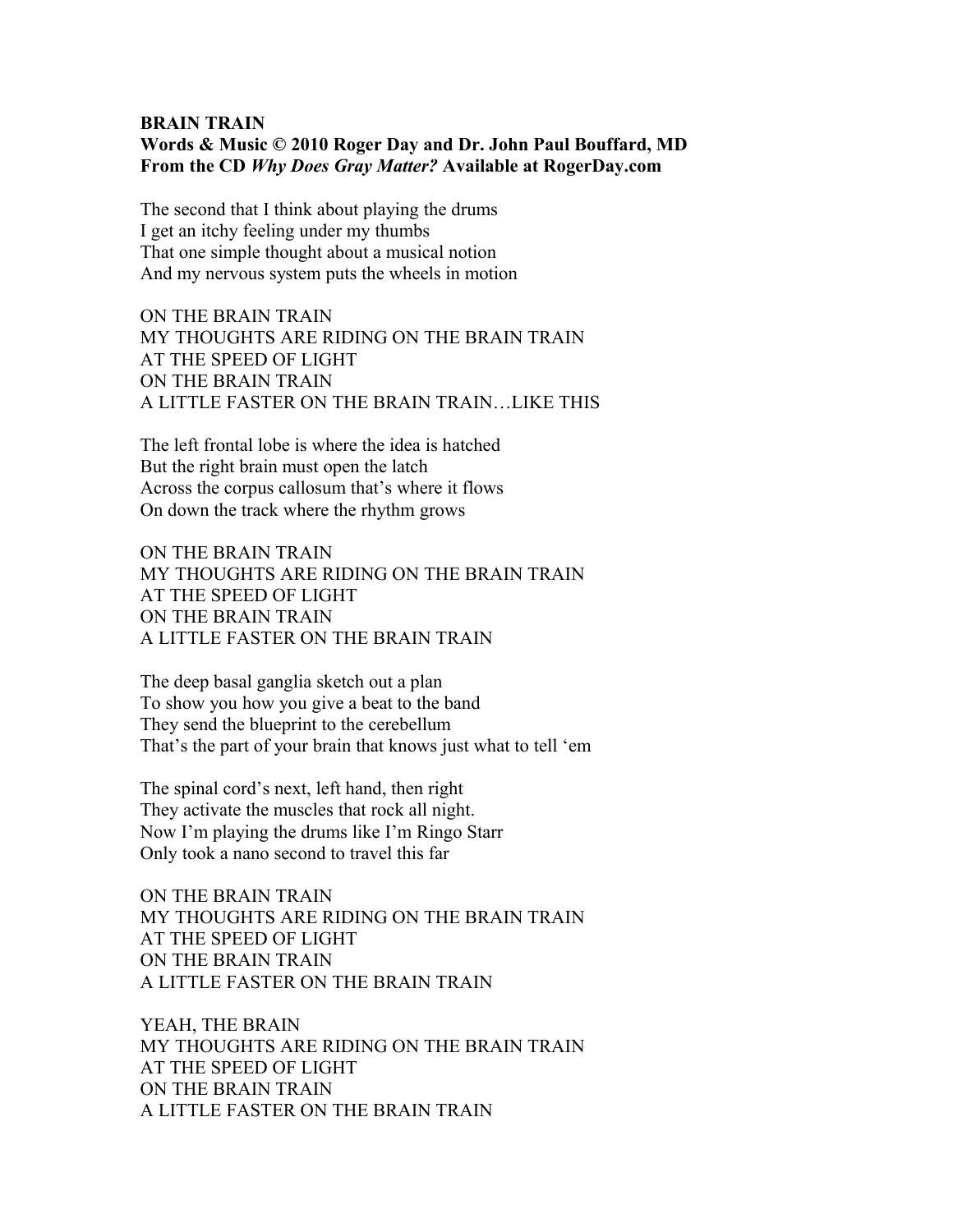#### **BRAIN FOOD – EAT IT UP! Words & Music © 2010 Roger Day From the CD** *Why Does Gray Matter?* **Available at RogerDay.com**

BRAIN FOOD - IT'S GONNA MAKE YOU SMART DUDE (BRAIN FOOD – EAT IT UP) GET YOUR HEAD READY - PUT YOUR MIND IN THE RIGHT MOOD (BRAIN FOOD – EAT IT UP)

Serve a little salmon with omega 3 Add a bite of spinach with vitamin e A juicy tomato with lycopene It's gonna make your head run like a machine

BRAIN FOOD - IT'S GONNA MAKE YOU SMART DUDE (BRAIN FOOD – EAT IT UP) GET YOUR HEAD READY - PUT YOUR MIND IN THE RIGHT MOOD (BRAIN FOOD – EAT IT UP)

Blueberries are what you chew If you want to elevate your IQ Folic acid in whole wheat in bread Now that's a smart thing to feed your head

BRAIN FOOD - IT'S GONNA MAKE YOU SMART DUDE (BRAIN FOOD – EAT IT UP) GET YOUR HEAD READY - PUT YOUR MIND IN THE RIGHT MOOD (BRAIN FOOD – EAT IT UP)

And your brain won't mind when it's time for dessert 'Cause even scientists they'll admit a little chocolate never hurt

So if you get lost in a mental fog Eat a handful of cranberries from the bog Then wash it down with Green Tea For intellectual clarity

BRAIN FOOD - IT'S GONNA MAKE YOU SMART DUDE (BRAIN FOOD – EAT IT UP) GET YOUR HEAD READY - PUT YOUR MIND IN THE RIGHT MOOD (BRAIN FOOD – EAT IT UP)

YOU GOTTA EAT IT UP - YOU GOTTA EAT IT UP – YEAH! YOU GOTTA EAT IT UP - YOU GOTTA EAT IT UP – YEAH! YOU GOTTA EAT IT UP - YOU GOTTA EAT IT UP – YEAH! YOU GOTTA EAT IT UP – GOTTA EAT IT UP!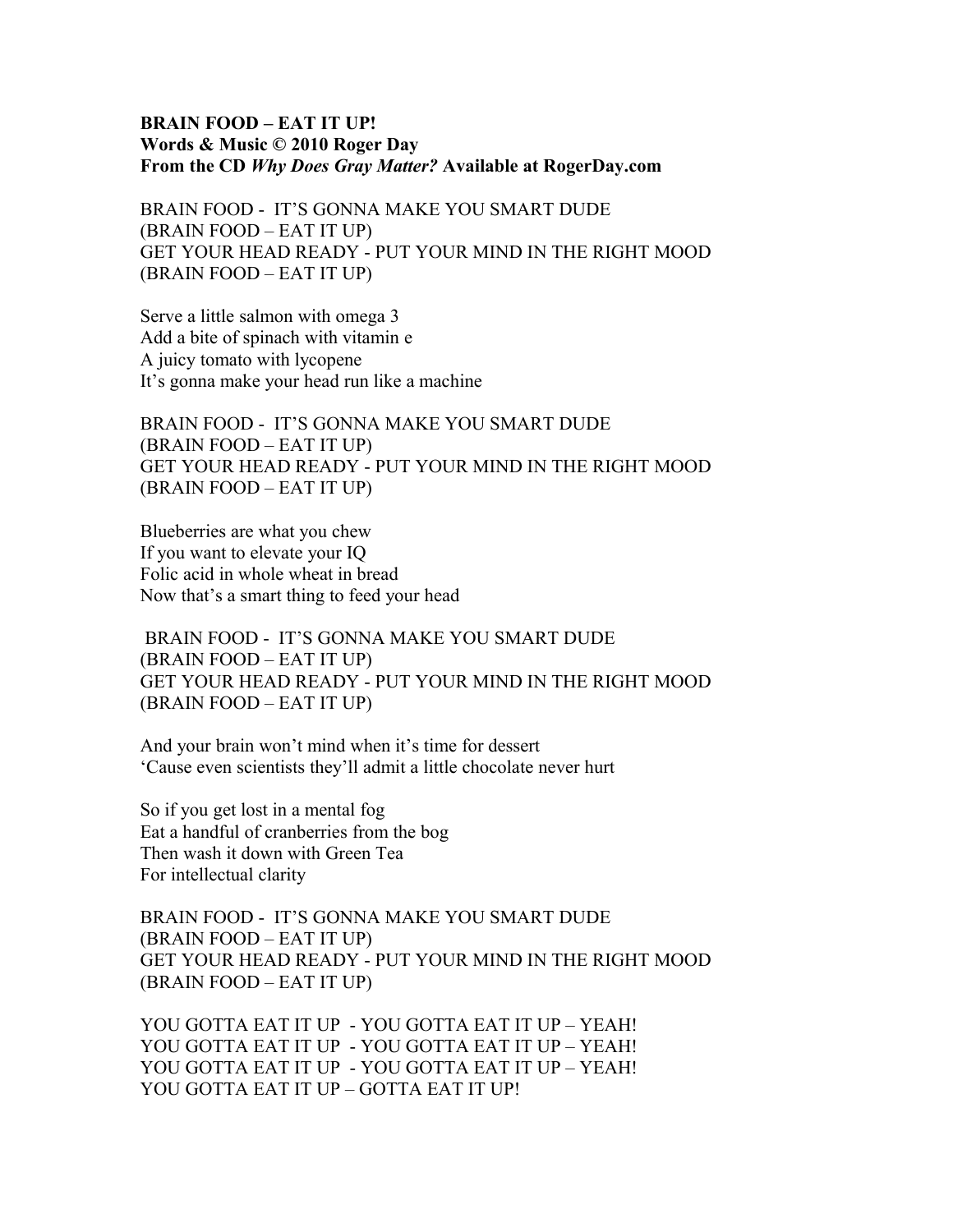## **CONCENTRATION (TURN ON YOUR BRAIN) Words & Music © 2010 Roger Day From the CD** *Why Does Gray Matter?* **Available at RogerDay.com**

Turn on your brain just like a radio Tuning in the station – Now you're ready go, go, go!

**CONCENTRATION CONCENTRATION CONCENTRATION CONCENTRATION** 

Turn on your brain like a laser beam of light Focus on the problem first - yeah, you'll get it right

**CONCENTRATION CONCENTRATION** CONCENTRATION **CONCENTRATION** 

Turn your brain like a satellite in space Communicate your answers to the whole human race

**CONCENTRATION CONCENTRATION CONCENTRATION CONCENTRATION** 

Turn your brain on! Turn your brain on! Turn your brain on!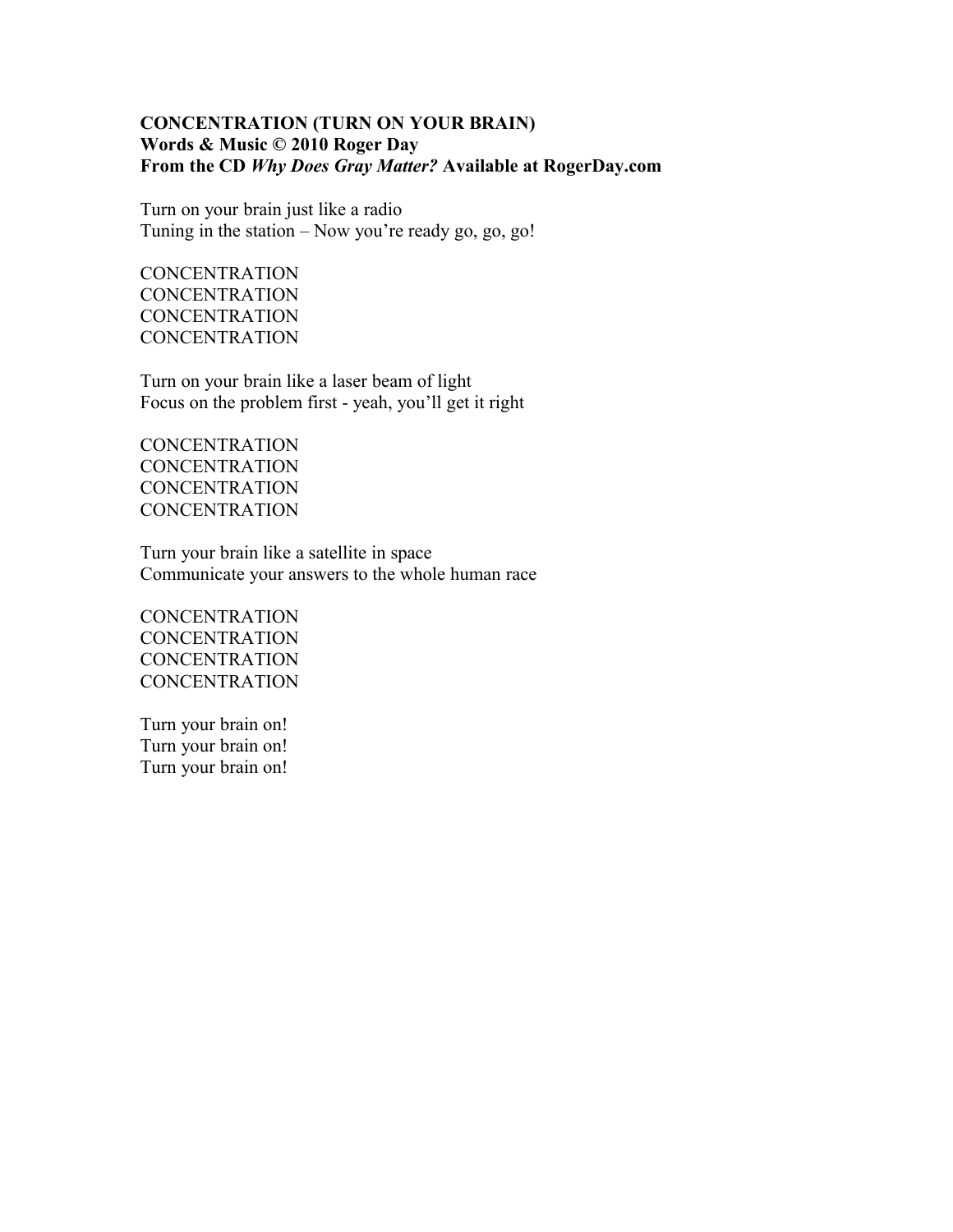### **USE YOUR NOODLE Words & Music © 2010 Roger Day From the CD** *Why Does Gray Matter?* **Available at RogerDay.com**

Now don't you listen To the little voice in your head Telling you you're not smart enough You're better off giving up instead

It might take a little time to work it out But you can solve the problem there's no doubt

YOU GOT TO USE YOUR NOODLE YOU GOT TO USE YOUR NOODLE YOU GOT TO USE YOUR NOODLE…RIGHT NOW

No need to pay attention When your friends say they've had enough Go ahead and cover up your ears When they tell you that it's just too tough

There's not single answer anywhere you can't find When you flex the muscles in your mind

YOU GOTTA USE YOUR NOODLE YOU GOTTA USE YOUR NOODLE YOU GOTTA USE YOUR NOODLE…RIGHT NOW

N-O-O-D-L-E use your noooooodle N-O-O-D-L-E use your noooooodle N-O-O-D-L-E use your noooooodle N-O-O-D-L-E use your noooooodle

(THAT'S WHAT I LIKE ABOUT) USE YOUR NOODLE YEAH, YOU GOT TO USE YOUR NOODLE EVERYBOY USE YOUR NOODLE…RIGHT NOW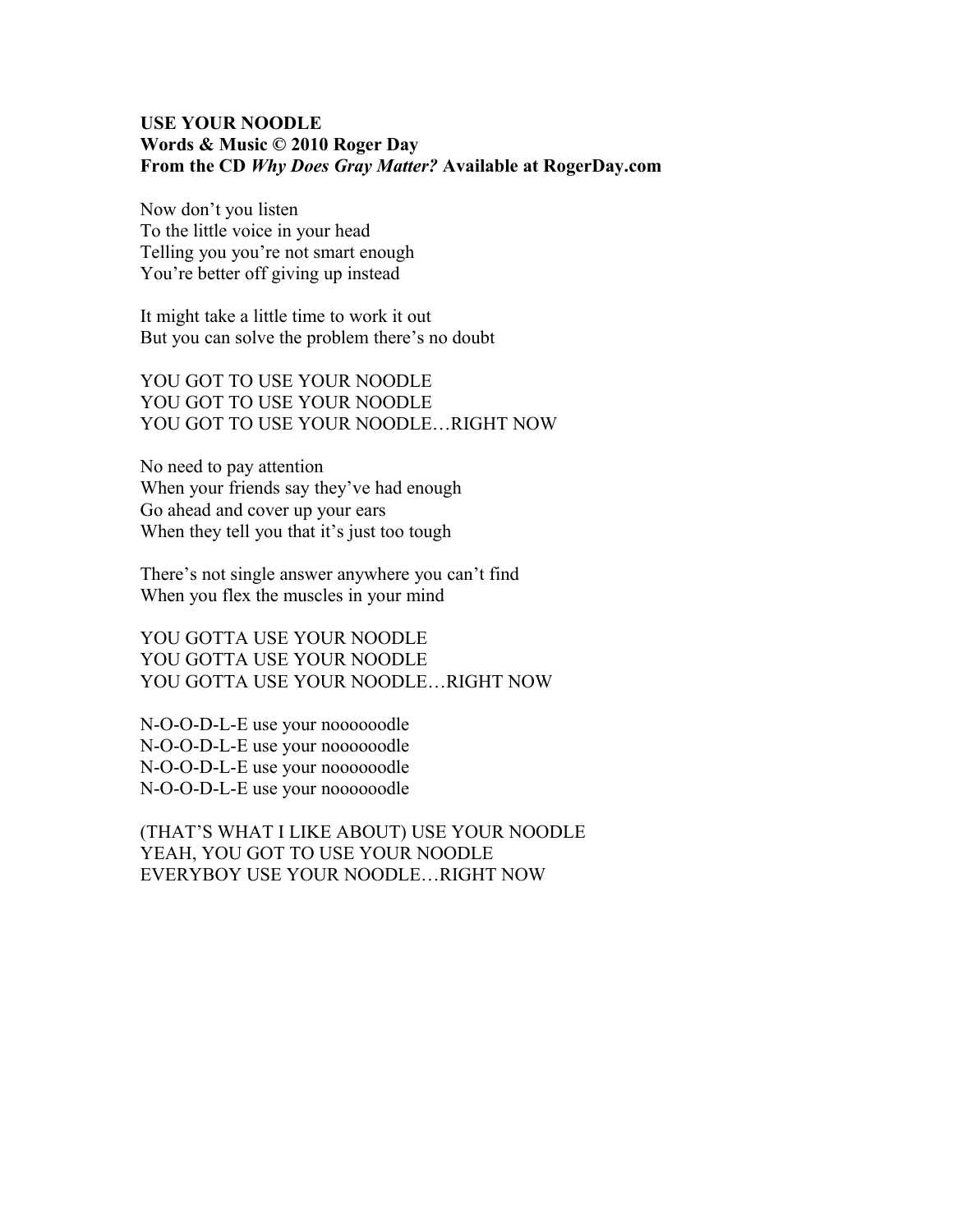## **BUILD A BETTER WORLD Words & Music © 2010 Roger Day From the CD** *Why Does Gray Matter?* **Available at RogerDay.com**

If we put our heads together We can find the answers one by one You and I, we'll make each other smarter And then we'll leave a brighter future when we're done

OH, WE'LL BUILD A BETTER WORLD OH, WE'LL BUILD A BETTER WORLD

We are standing on the shoulders The shoulders of giants - who lived long before They left behind the answers to so many mysteries Now it's our turn to solve some more

OH, WE'LL BUILD A BETTER WORLD OH, WE'LL BUILD A BETTER WORLD

Now it's our turn to do a little more

OH, WE'LL BUILD A BETTER WORLD OH, WE'LL BUILD A BETTER WORLD

If we put our heads together We can find the answers one by one...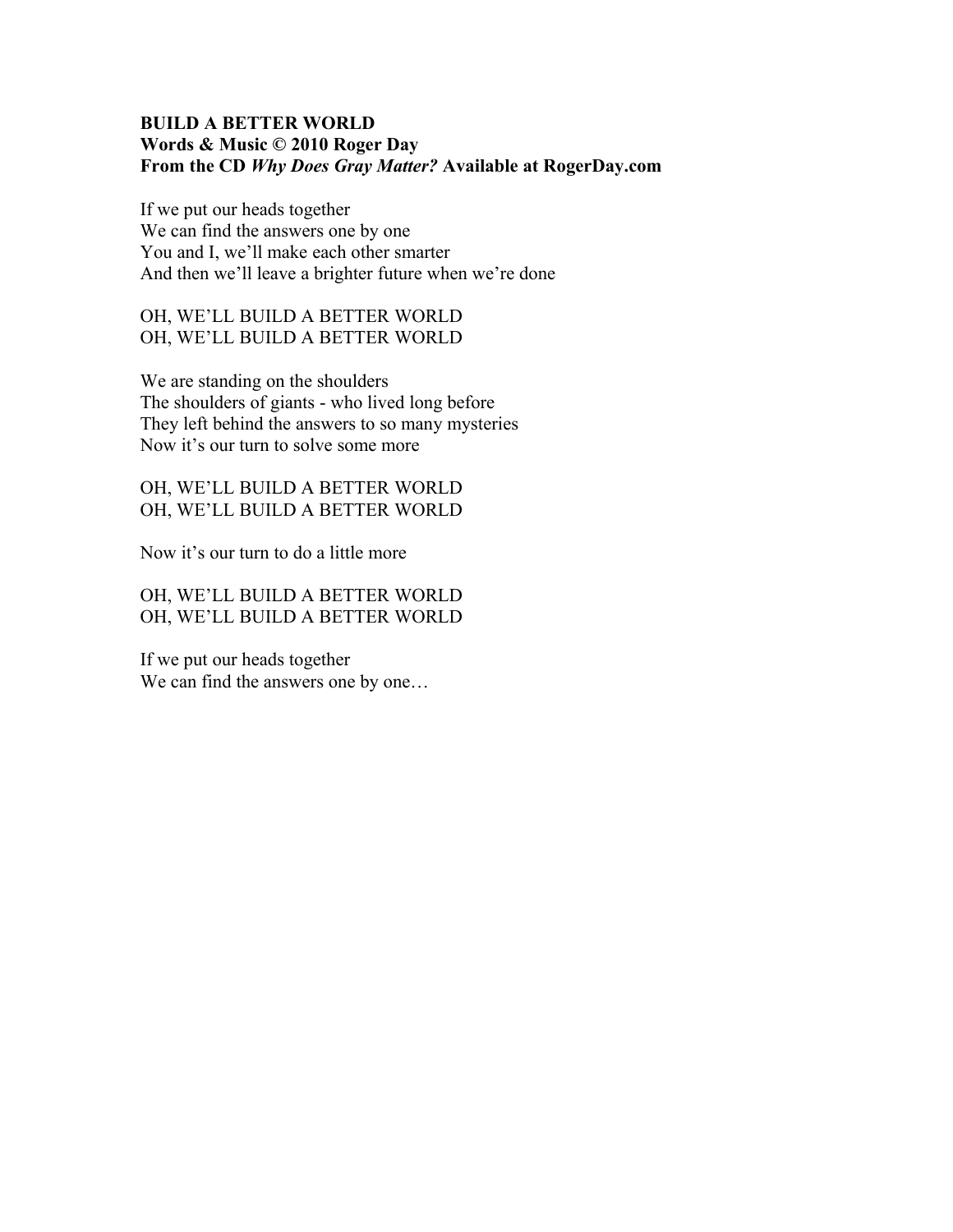#### **MONKEY BRAINS Words & Music © 2010 Roger Day From the CD** *Why Does Gray Matter?* **Available at RogerDay.com**

My big sister warned me that this might be weird But now that it's happened it's not as bad as I feared Sure I can't resist swinging vine to vine But all things considered it's a pretty good time

I'VE GOT MONKEY BRAINS - LOOK AT ME I'VE GOT MONKEY BRAINS - CLIMBING EVERY TREE I'VE GOT MONKEY BRAINS - ALL IN MY HEAD AND THAT'S THING MY TEACHER ALWAYS DREADS

See it's hard for me focus when there's so much to do Like grooming my neighbor - scratching under my arm too In the middle of a test I get these cravings for papaya It leaves my teacher crying "Mya –  $o - mya$ !"

"HAVE YOU GOT MONKEY BRAINS – WHAT'S HAPPENED TO YOU? HAVE YOU GOT MONKEY BRAINS – DID YOU ESCAPE FROM A ZOO? HAVE YOU GOT MONKEY BRAINS – ALL IN YOUR HEAD THAT'S THE THING, YOU KNOW, I ALWAYS DREAD"

So now you've heard my story and you say, "That's cool. But that would never, ever happen here at my school." Well, you might be right but you know all it's gonna take Is a simple little twist of your DNA

AND YOU'LL HAVE MONKEY BRAINS – JUST LIKE ME YOU'LL HAVE MONKEY BRAINS – CLIMBING EVERY TREE YOU'LL HAVE MONKEY BRAINS – ALL IN YOUR HEAD YEAH, YOU'LL BE THE THING YOUR TEACHER ALWAYS DREADS

WE'LL HAVE MONKEY BRAINS – YEAH, YOU AND ME WE'LL HAVE MONKEY BRAINS – WE'LL BE CLIMBING EVERY TREE WE'LL HAVE MONKEY BRAINS – ALL IN OUR HEADS YEAH, WE'LL BE THE THING , YOU KNOW, OUR PRINCIPAL DREADS